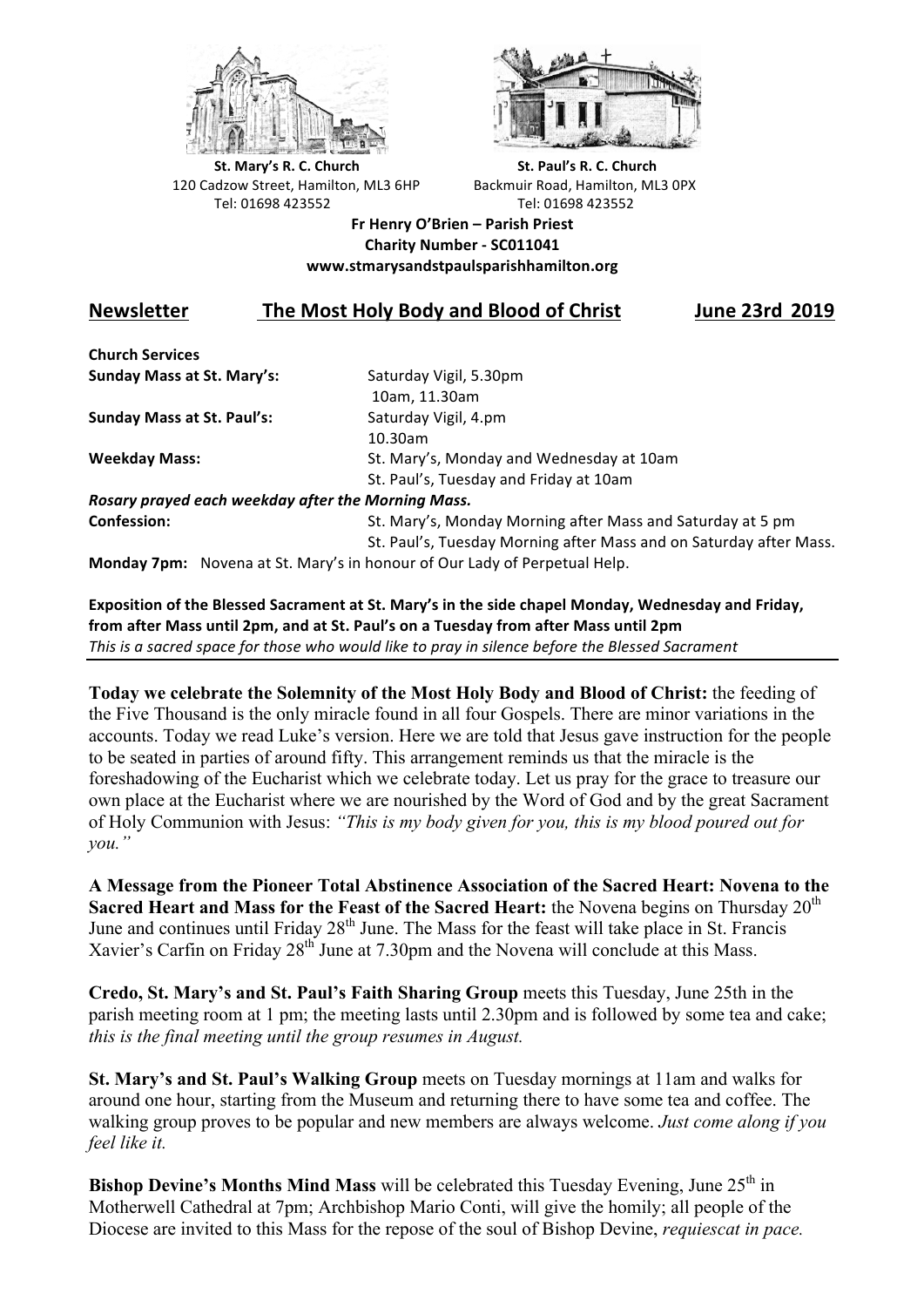**St. Mary's Primary School** will be with us for morning Mass on Monday 24<sup>th</sup> June to offer thanks for the all the blessings of the academic year 2018-2019. *Please join us if you are free.*

**St. Paul's Primary School** will be with us for morning Mass on Tuesday 25<sup>th</sup> June to offer thanks for all the blessings of the academic year. *Please join us if you are free.*

## **Diocesan events at Carfin Grotto:**

**Traditional Blessed Sacrament Procession on the Feast of the Body and Blood of Christ, Sunday June 24<sup>th</sup> at 3pm;** First Communicants and their parents will be especially welcome. Bishop Toal will lead the procession, which will last about one hour and conclude with Benediction of the Blessed Sacrament in the Grotto. Light refreshments will be served in the Xavier Centre afterwards. *You will be made very welcome at the Grotto for this special service.*

Lourdes Hospitalite Day, Sunday 30<sup>th</sup> June at 3pm: Holy Mass during which the Sacrament of the Sick will be given to those who wish to receive it. Bishop Toal will be the main celebrant. Light refreshments will be served in the Xavier Centre afterwards. *All welcome.*

**The Grotto** is open to visitors each day of the week and is a lovely place to visit for a quiet prayerful day of reflection or indeed for a family visit during the school holidays. The Blessed Sacrament is exposed in the Glass Chapel and this is a very good place to introduce the young members of our families to prayer before the Blessed Sacrament. There is also a very good café for some light refreshments at a very reasonable cost.

**Ordinations to the Priesthood:** let us give thanks to God that Motherwell Diocese has four ordinations over the next few weeks: Rev. Charles Coyle (St. Columcille's, Rutherglen) on  $27<sup>th</sup>$ June; Rev. Kieran Hamilton (St. Barbara's Muirhead) on 1<sup>st</sup> July; Rev. Mark O'Donnell (St. Thomas' Wishaw)  $3^{rd}$  July; Rev. Kevin Lawrie (St. Aloysius Chapelhall) on  $17^{th}$  July. *Please remember the ordinands and their families in your prayers and also Bishop Toal who will ordain them to the priesthood.*

Gift Aid: as we have begun a new financial year, this is a good time to consider gift aiding your donations to the church. This is an easy and safe way to increase your donation to the church without actually giving any more money! If you are a parishioner or a regular visitor please consider using gift aid for your donations; this adds 25% to your contribution as we can reclaim the tax you pay to HMRC. (If you are no longer in employment but still pay tax then we are able to claim Gift Aid on your donation). To enable us to do this you need to fill in a Gift Aid form (available in the sacristy) and make your donation either by standing order or by numbered envelope. *Please consider this as it makes a considerable difference to the administration of the parish.*

Please pray for those who have died recently: Margaret Brown, Derek Sellar, Christine Devine, Gina Pedreschi, Catherine Brady, Mary Lafferty, Nicholas Thompson, Caroline Cassidy, William Coyle, Michael Cullen, Bernard Douglas, Ann Clelland, Brian Bonnar (Michigan USA), Richard Stark, Eddie Barrett, 

Special Remembrance: Bishop Joseph Devine, Cathie Callaghan, Brian Bonnar, John O'Neill, Joseph O'Neill, Susan McCall, Pat Shevlin, Mary Madden, Robert Daley, and all our deceased relatives and friends and benefactors of St. Mary's and St. Paul's.

> **Please note that Friday is the Solemnity of the Sacred Heart of Jesus Please join us at St. Paul's for morning Mass at 10am if you are free**